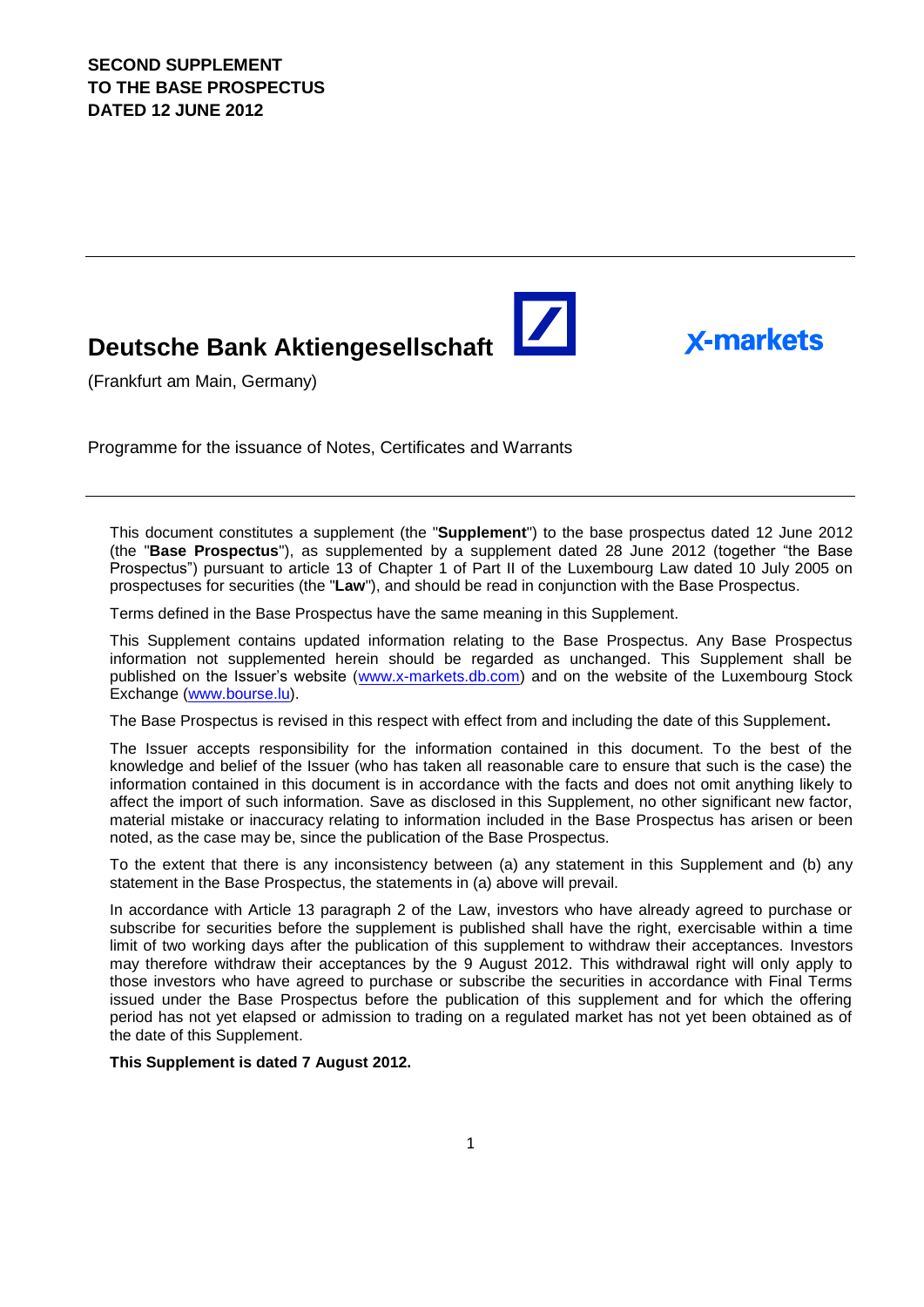#### I

#### **PUBLICATION OF DEUTSCHE BANK, AG INTERIM REPORT AS OF 31 MARCH 2012**

On 31 July 2012, the Issuer published its Interim Report as of June 30, 2012. By virtue of this Supplement the Interim Report as of June 30, 2012 is incorporated by reference in, and form part of, the Base Prospectus. Copies of all documents incorporated by reference in the Base Prospectus are also available on the Luxembourg Stock Exchange's website [\(www.bourse.lu\)](http://www.bourse.lu/).

Section "C. Documents incorporated by reference" in Chapter III "General Information on the Prospectus" (Page 50), shall be deleted and replaced as follows: "

#### **1. Documents Incorporated by Reference**

The following documents, which have previously been published or are published simultaneously with this Base Prospectus and have been filed with the CSSF, or, in respect of the registration document (the "**Registration Document**") dated 4 April 2012 of Deutsche Bank Aktiengesellschaft, approved by the German Federal Financial Services Supervisory Authority (*Bundesanstalt für Finanzdienstleistungsaufsicht –* BaFin), shall be deemed to be incorporated in, and to form part of, this Base Prospectus:

- a) the Registration Document of Deutsche Bank Aktiengesellschaft dated 4 April 2012 (English version);
- b) the Registration Document of Deutsche Bank Aktiengesellschaft dated 12 April 2011 (English version);
- c) the Annual Report of Deutsche Bank Aktiengesellschaft as of 31 December 2009 (English version);
- d) The unaudited interim financial statement of Deutsche bank Aktiengesellschaft for the three months ended 31 March 2012 (English language version); and
- e) The unaudited interim financial statement of Deutsche bank Aktiengesellschaft for the three months ended 30 June 2012 (English language version).

Following the publication of this Base Prospectus a supplement may be prepared by the Issuer and approved by the CSSF in accordance with Article 16 of the Prospectus Directive. Statements contained in any such supplement (or contained in any document incorporated by reference therein) shall, to the extent applicable (whether expressly, by implication or otherwise), be deemed to modify or supersede statements contained in this Base Prospectus or in a document which is incorporated by reference in this Base Prospectus. Any statement so modified or superseded shall not, except as so modified or superseded, constitute a part of this Base Prospectus.

#### **2. Cross Reference List**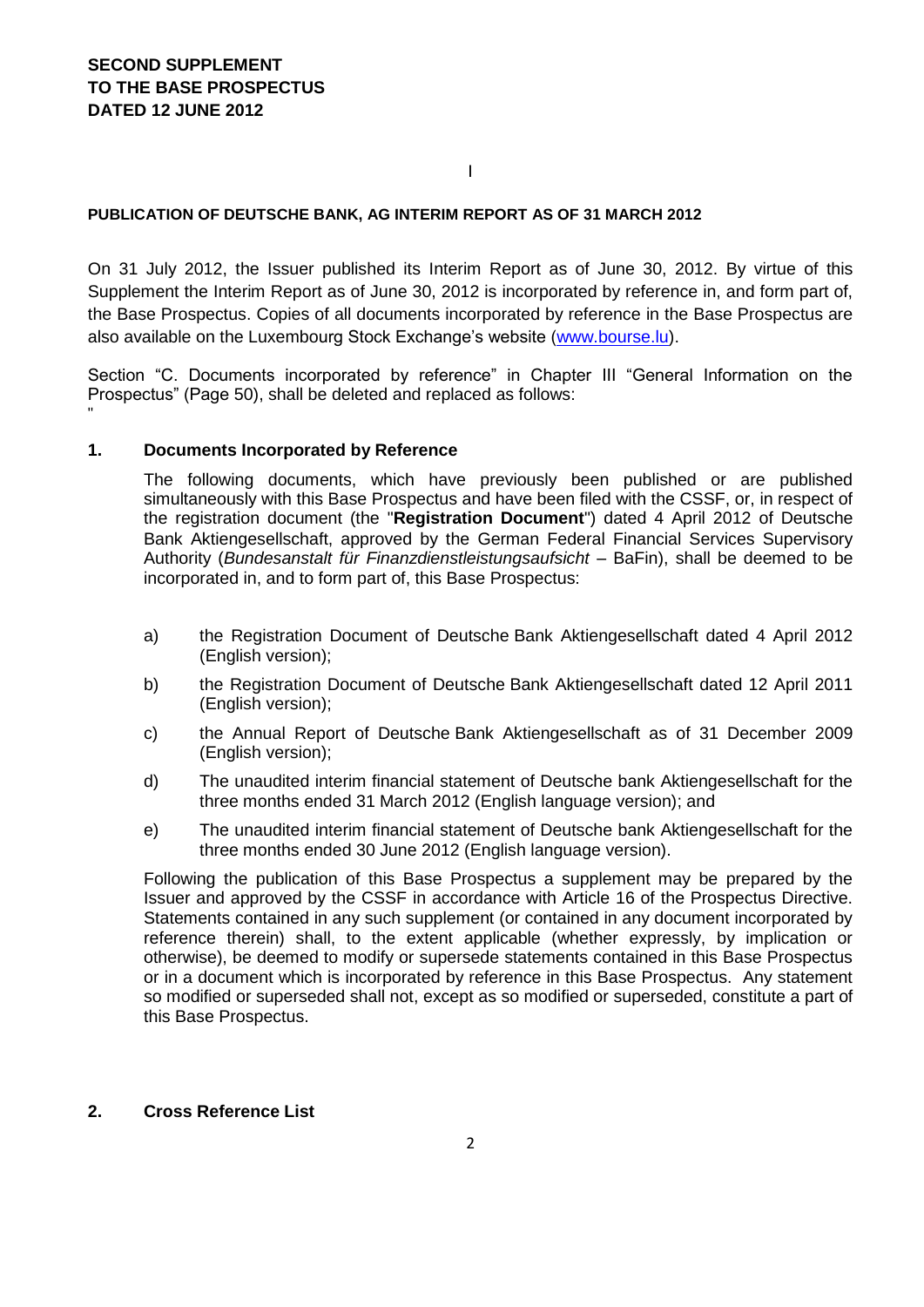Specific items contained in "Documents Incorporated by Reference".

(a) The following information is set forth in the Registration Document of Deutsche Bank Aktiengesellschaft dated 4 April 2012:

| <b>Registration Document</b>                                                                                                 | <b>English</b><br>language<br>version |
|------------------------------------------------------------------------------------------------------------------------------|---------------------------------------|
| <b>Persons Responsible</b>                                                                                                   | 4                                     |
| <b>Statutory Auditors</b>                                                                                                    | 4                                     |
| <b>Risk Factors</b>                                                                                                          | 4                                     |
| <b>Information about Deutsche Bank</b>                                                                                       | $\overline{7}$                        |
| <b>Business Overview</b>                                                                                                     | $\overline{7}$                        |
| <b>Organisational Structure</b>                                                                                              | 9                                     |
| <b>Trend Information</b>                                                                                                     | 10                                    |
| <b>Administrative, Management and Supervisory Bodies</b>                                                                     | 10                                    |
| <b>Major Shareholders</b>                                                                                                    | 13                                    |
| Financial Information concerning Deutsche Bank's Assets and Liabilities,<br><b>Financial Position and Profits and Losses</b> | 13                                    |
| Historical Financial Information / Financial Statements                                                                      | 13                                    |
| Auditing of Historical Annual Financial Information                                                                          | 13                                    |
| Legal and Arbitration Proceedings                                                                                            | 13                                    |
| Significant Change in Deutsche Bank Group's Financial Position                                                               | 19                                    |
| <b>Material Contracts</b>                                                                                                    | 19                                    |
| Third Party Information and Statement by Experts and Declaration of any<br><b>Interest</b>                                   |                                       |
|                                                                                                                              | 19                                    |
| <b>Documents on Display</b>                                                                                                  | 20                                    |

(b) The following information is set forth in the Registration Document of Deutsche Bank Aktiengesellschaft dated 12 April 2011:

| <b>Registration Document</b>                                                                                                 | <b>English</b><br>language<br>version |
|------------------------------------------------------------------------------------------------------------------------------|---------------------------------------|
| <b>Persons Responsible</b>                                                                                                   | 4                                     |
| <b>Statutory Auditors</b>                                                                                                    | 4                                     |
| <b>Risk Factors</b>                                                                                                          | 4                                     |
| <b>Information about Deutsche Bank</b>                                                                                       | 7                                     |
| <b>Business Overview</b>                                                                                                     | 7                                     |
| <b>Organisational Structure</b>                                                                                              | 9                                     |
| <b>Trend Information</b>                                                                                                     | 9                                     |
| <b>Administrative, Management and Supervisory Bodies</b>                                                                     | 11                                    |
| <b>Major Shareholders</b>                                                                                                    | 12                                    |
| Financial Information concerning Deutsche Bank's Assets and Liabilities,<br><b>Financial Position and Profits and Losses</b> | $12 \overline{ }$                     |
| Historical Financial Information / Financial Statements                                                                      | 13                                    |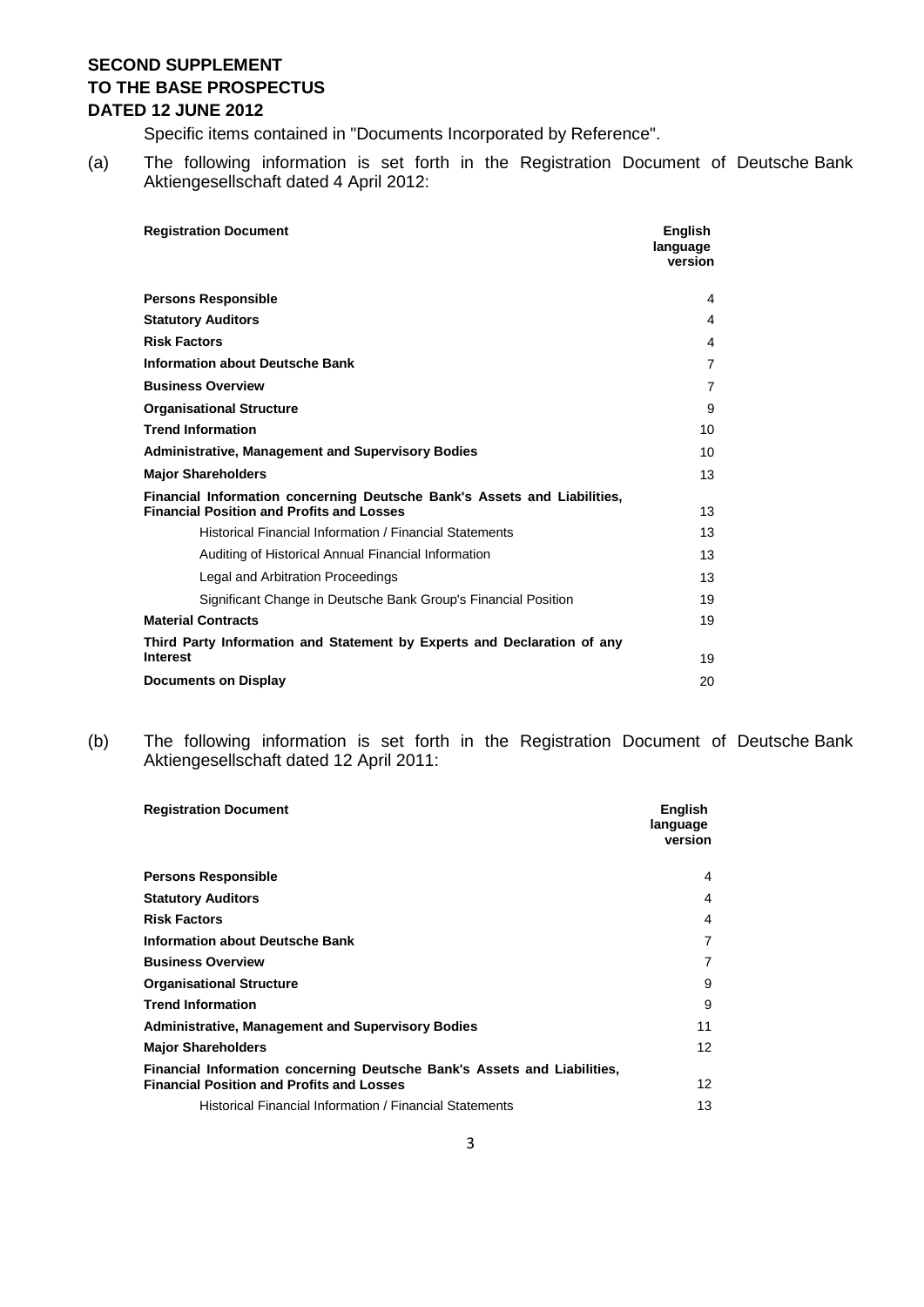| <b>Registration Document</b>                                                               | English<br>language<br>version |
|--------------------------------------------------------------------------------------------|--------------------------------|
| Auditing of Historical Annual Financial Information                                        | 13                             |
| Legal and Arbitration Proceedings                                                          | 13                             |
| Significant Change in Deutsche Bank Group's Financial Position                             | 19                             |
| <b>Material Contracts</b>                                                                  | 19                             |
| Third Party Information and Statement by Experts and Declaration of any<br><b>Interest</b> | 19                             |
| <b>Documents on Display</b>                                                                | 19                             |
| Financial Report 2010 of the Deutsche Bank Group                                           | F-I                            |
| <b>Consolidated Financial Statements 2010</b>                                              | $F-I-149$                      |
| Consolidated Statement of Income                                                           | $F-I-151$                      |
| Consolidated Statement of Comprehensive Income                                             | $F-I-152$                      |
| <b>Consolidated Balance Sheet</b>                                                          | $F-I-153$                      |
| Consolidated Statement of Changes in Equity                                                | $F-I-154$                      |
| <b>Consolidated Statement of Cash Flows</b>                                                | $F-I-156$                      |
| Notes to the Consolidated Financial Statements                                             | $F-I-157$                      |
| Independent Auditors' Report                                                               | $F-I-372$                      |
| <b>Annual Financial Statements 2010</b>                                                    | F-II.                          |
| Balance Sheet as of December 31, 2010                                                      | $F-II-50$                      |
| Income Statement for the period from January 1 to December 31, 2010                        | $F-II-52$                      |
| Notes to the Accounts                                                                      | $F-II-53$                      |
| Auditors' Report                                                                           | $F-II-143$                     |

(c) The following information is set forth in the Annual Report of the Issuer as of 31 December 2009:

| <b>Audited Consolidated Financial Statements 2009</b>                     | <b>English</b><br>language<br>version |
|---------------------------------------------------------------------------|---------------------------------------|
| Consolidated Statement of Income                                          | 139                                   |
| Consolidated Statement of Recognized Income and Expense                   | 140                                   |
| <b>Consolidated Balance Sheet</b>                                         | 141                                   |
| Consolidated Statement of Changes in Equity                               | 142                                   |
| Consolidated Changes in Cash Flows                                        | 144                                   |
| Notes to the Consolidated Financial Statements including Table of Content | 145                                   |
| Independent Auditors' Report                                              | 310                                   |

(d) The following information is set for in the unaudited interim financial statements of Deutsche Bank Aktiengesellschaft for the three months ended 31 March 2012:

| Financial Statements for the three months ended 31 March 2012 | English language<br>version |
|---------------------------------------------------------------|-----------------------------|
| <b>Review Report</b>                                          | 44                          |
| Consolidated Statement of Income                              | 45                          |
| Consolidated Statement of Comprehensive Income                | 46                          |
| <b>Consolidated Balance Sheet</b>                             | 47                          |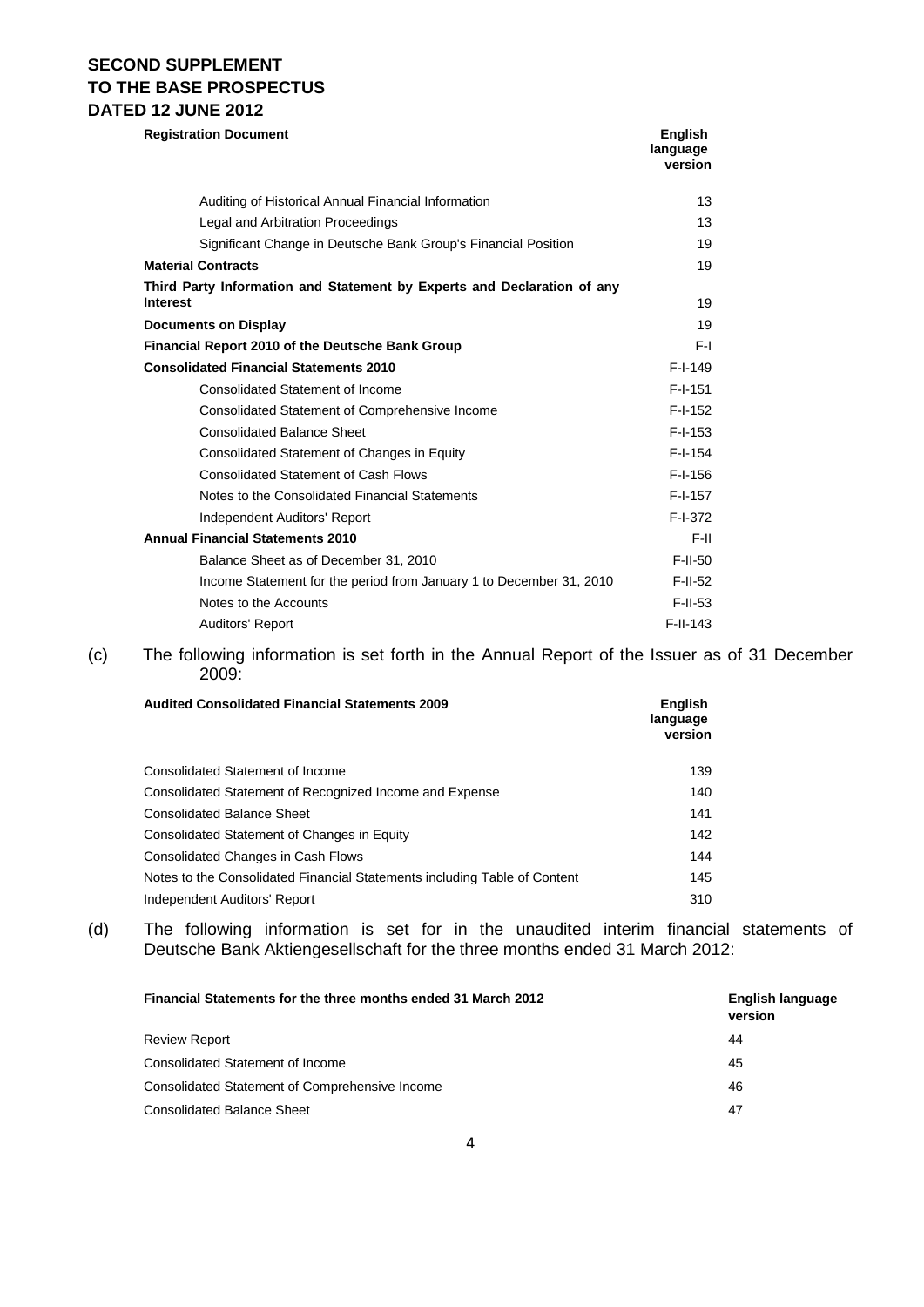| Consolidated Statement of Changes in Equity                           | 48    |
|-----------------------------------------------------------------------|-------|
| Consolidated Statement of Cash Flows                                  | 50    |
| Notes to the Consolidated Financial Statements (Basis of Preparation) | 51-76 |

(e) The following information is set for in the unaudited interim financial statements of Deutsche Bank Aktiengesellschaft for the three months ended 30 June 2012:

| Financial Statements for the three months ended 30 June 2012          | English language<br>version |
|-----------------------------------------------------------------------|-----------------------------|
| <b>Review Report</b>                                                  | 44                          |
| Consolidated Statement of Income                                      | 45                          |
| <b>Consolidated Statement of Comprehensive Income</b>                 | 46                          |
| <b>Consolidated Balance Sheet</b>                                     | 47                          |
| Consolidated Statement of Changes in Equity                           | 48                          |
| <b>Consolidated Statement of Cash Flows</b>                           | 50                          |
| Notes to the Consolidated Financial Statements (Basis of Preparation) | 51-78                       |

Any other information contained in the documents incorporated by reference referred to in this Cross Reference List but not listed above, is incorporated by reference for information purposes only. Any documents incorporated by reference in the Registration Documents shall not thereby be deemed incorporated by reference in this Base Prospectus.

The documents specified above and incorporated by reference shall be available at the registered office of the Issuer and in Luxembourg at the office of Deutsche Bank Luxembourg S.A. at 2, Boulevard Konrad Adenauer, L–1115 Luxembourg or at the Issuer's listing agent in Luxembourg, Banque de Luxembourg S.A., at 14, Boulevard Royal L-2449, Luxembourg.

The documents incorporated by reference shall also be available for viewing on the website of the Luxembourg Stock Exchange: [www.bourse.lu.](http://www.bourse.lu/)

II

**II**In chapter "**General Information**", sub-sections "**D.1. Material Adverse Change in Deutsche Bank's Financial Position and Significant Change in Deutsche Bank's Financial or Trading Position**" and "**D.2. Legal and Arbitration Proceedings**" (page 54), shall be deleted and replaced as follows:

 $\mu$ 

1. **Material Adverse Change in Deutsche Bank's Financial Position and Significant Change in Deutsche Bank's Financial or Trading Position**

> There has been no material adverse change in the prospects of Deutsche Bank since 31 December 2011, nor significant change in the financial or trading position of Deutsche Bank since 30 June 2012.